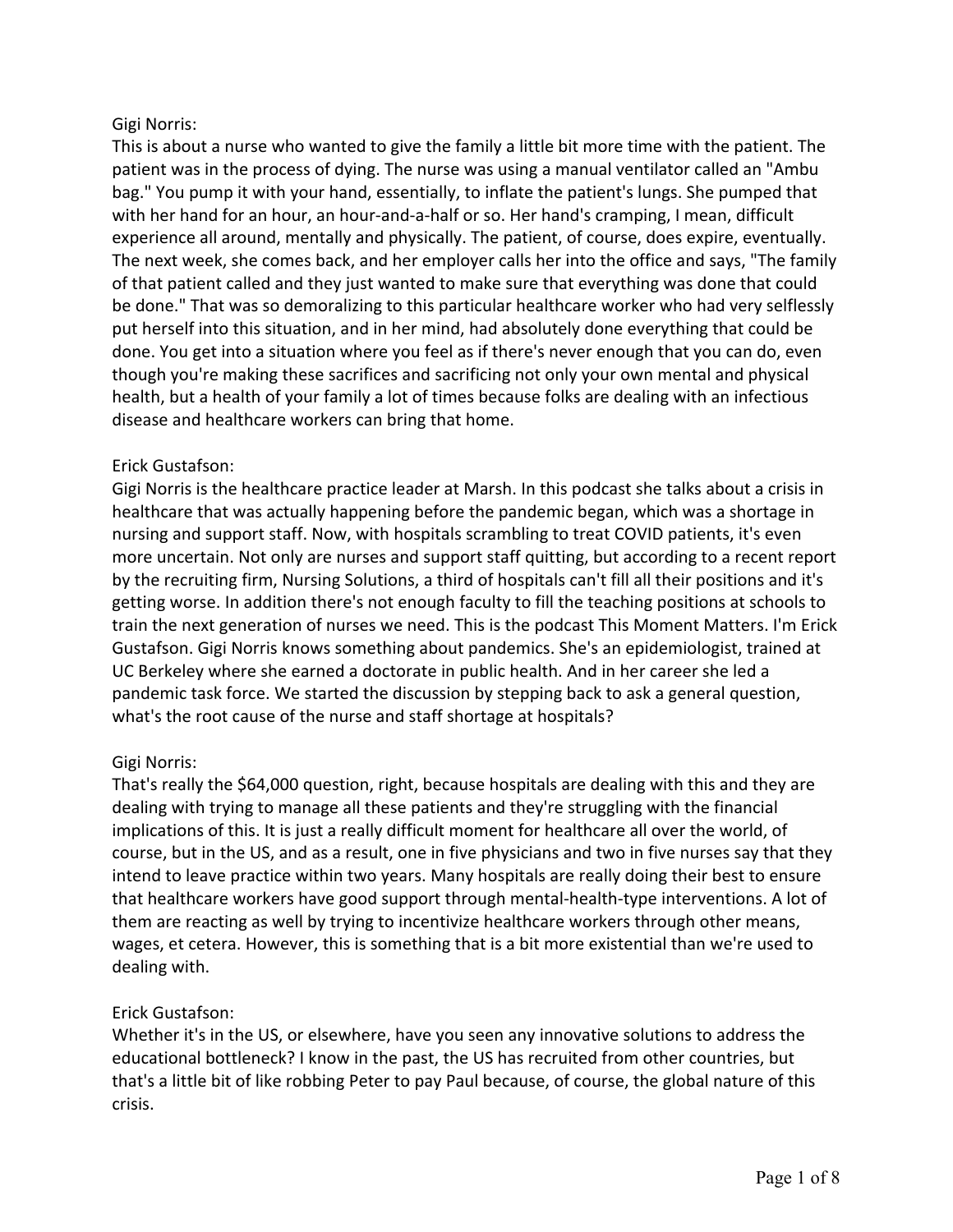Yeah. No, I think you're absolutely right.

## Erick Gustafson:

Where's the solution? I think, too, there are ER-related nursing, but then there is also long-term care nursing and you combine big risks, right? I mean, the one that's in our grill right now with the aging population needing more long-term care facilities, you really do see a shortage of skilled medical professionals and nursing staff and those who support the nursing staff.

### Gigi Norris:

Yeah, I think you're absolutely right there. Yeah, in the past, we were able to recruit from a number of other countries, and you're right, that's more difficult now, of course. People need their nurses because this is happening everywhere at the same time. It's also difficult to bring people in from other countries because we've got different kinds of restrictions due to COVID. I think with respect to going forward, one of the things we're seeing from the government, certainly, is an increase in support for things like hospital at home and healthcare at home, so beginning to structure some care delivery so that family members and other caregivers can actually receive some compensation, or otherwise be supported to take care of family members at home, for example, in your long-term care scenario, so that may be helpful with respect to the aging population going forward.

## Erick Gustafson:

Yeah. At some point, the pandemic's going to end. I'm an optimist. I think in every crisis there is a bit of a silver lining. Do you share that optimism? How, when the pandemic finally ends, does the nursing and other medical professional shortages right itself? What do you see in the future, if you can look that far out?

#### Gigi Norris:

Yeah. There are a couple of different things happening here. First of all, we definitely are going to be in a spot where we have an ongoing shortage of workers. In August, for example, just one month, about half a million people left their jobs. According to the Bureau of Labor Statistics, more people are rethinking their career choices, particularly in the nursing profession and in the other tiers that support the nurses. We were facing a shortage of healthcare workers in 2019 and we've had shortages before and we've had different ways to respond to some of those shortages. We're facing a bigger issue now. I'm an optimist in that I do also agree with you, the pandemic definitely will end at some point. However, we're at a point where three in 10 healthcare workers today say they're considering leaving the profession. But we've actually seen a big uptick in medical school enrollment. If there's any good news here, that's probably the good news, I think about 17.8% uptick of enrollment, and usually…

Erick Gustafson: That's encouraging.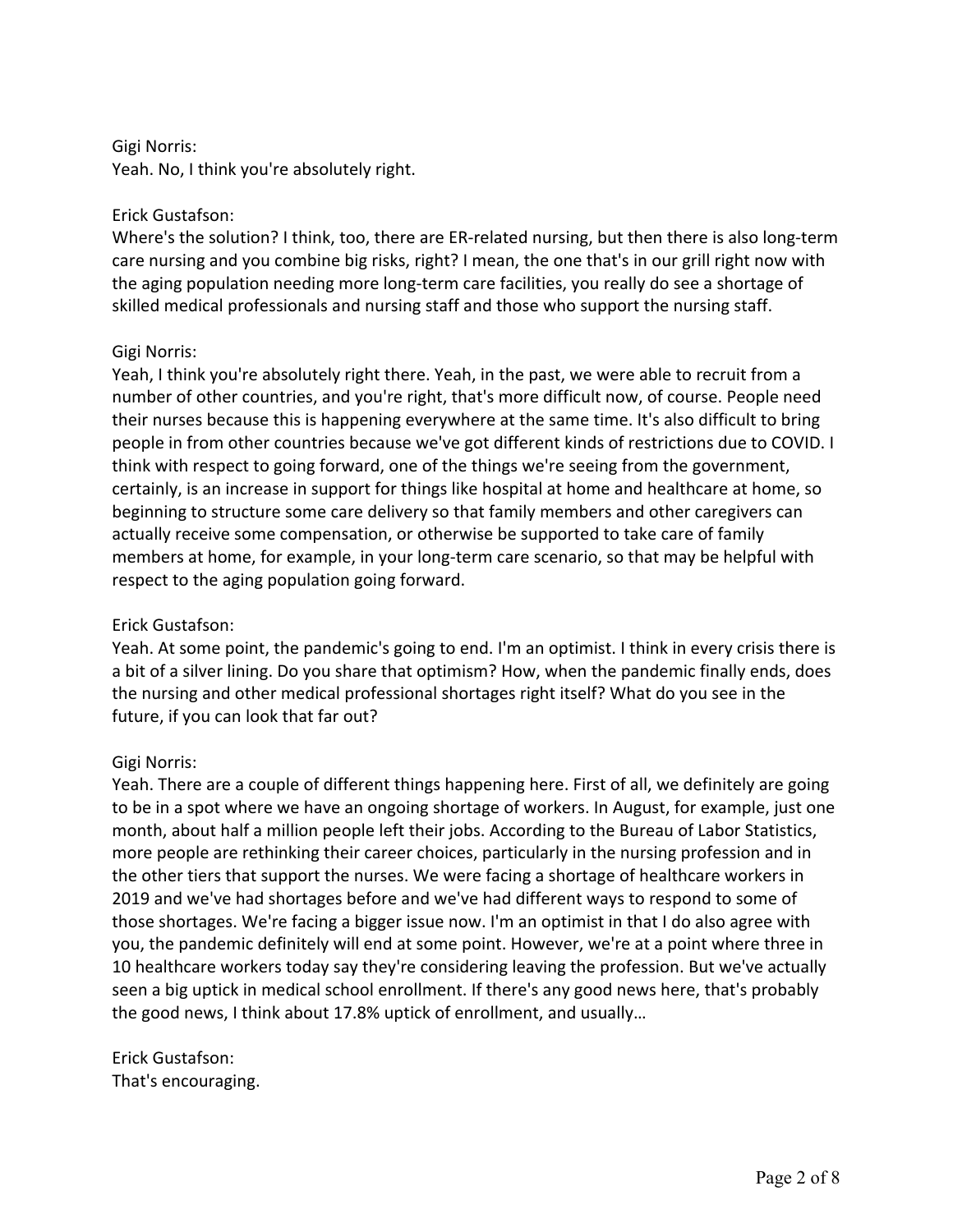... Yeah, it really is. That usually fluctuates by two to 3% up and down each year in medical school enrollment. One of the other bright lights there is that the enrollment to medical school is characterized by previously underrepresented populations, so that's kind of exciting. Nurses, on the other hand, one of the big issues with nursing schools is there is now also a shortage of nursing school professors, so we've got this bottleneck with even being able to get people trained up to be able to act as nurses, and we are going to face an uptick in expense relative to this issue going forward.

## Erick Gustafson:

Maybe changing tack just a little bit now, what can we do? What should society and medical professionals be doing to encourage greater public compliance with, obviously, first, getting vaccinated, but then second, following whatever is needed regarding social distancing or limits on access to certain kinds of restaurants or non-essential facilities? I hesitate to call them "lockdowns" because, of course, not quite that in the US, elsewhere, it is, but whether it's mask mandates or other limitations.

### Gigi Norris:

Yeah. Yeah, I think that if people really did have a better sense maybe of what was happening with healthcare workers, that might inform some of our actions and some of our willingness to comply with some of these. I think you're right. I don't think they are lockdowns, but I think they are some different kinds of compliance regimens that may need to be put into place. I think that what these healthcare workers are going through, it's kind of multifactorial. A lot of people were burned out before, so we did have an impending, a looming crisis with healthcare workers before the pandemic ever happened. Then this occurred, and what it means is that every day, these people are dealing with excess death, the likes of which they've never seen before, a lack of public participation in the process because most of the people in those hospitals are people who are not vaccinated, for COVID, anyway, and the fact they're also being frequently put into morally difficult situations. Another story that I found compelling and sad was a story of, it was another nurse who worked in a hospital, and he said that every day for a series of days running, he got a new COVID patient, and every day, that patient died before noon. Imagine that every single day, for some period of days, having that experience, going to work, getting a patient, doing everything you can to help that patient survive, and every day, that patient expiring within a number of hours. What we're seeing now is poor healthcare workers are, Omicron, there's not a bed available in some places, and now, we're potentially awaiting a new wave of cases, and even if Omicron is mild, if it's as infectious as people seem to think that it is, it will create a large denominator of cases, some number of which will need to be hospitalized, and that's happening at the same time as other COVID cases and influenza, which always creates an uptick in hospitals in the wintertime, so yeah, there is a potential deluge of patients.

## Gigi Norris:

I do think that lockdowns the way that we had them in the beginning of the pandemic probably will no longer be effective, I don't think people will comply with them, but I do think that if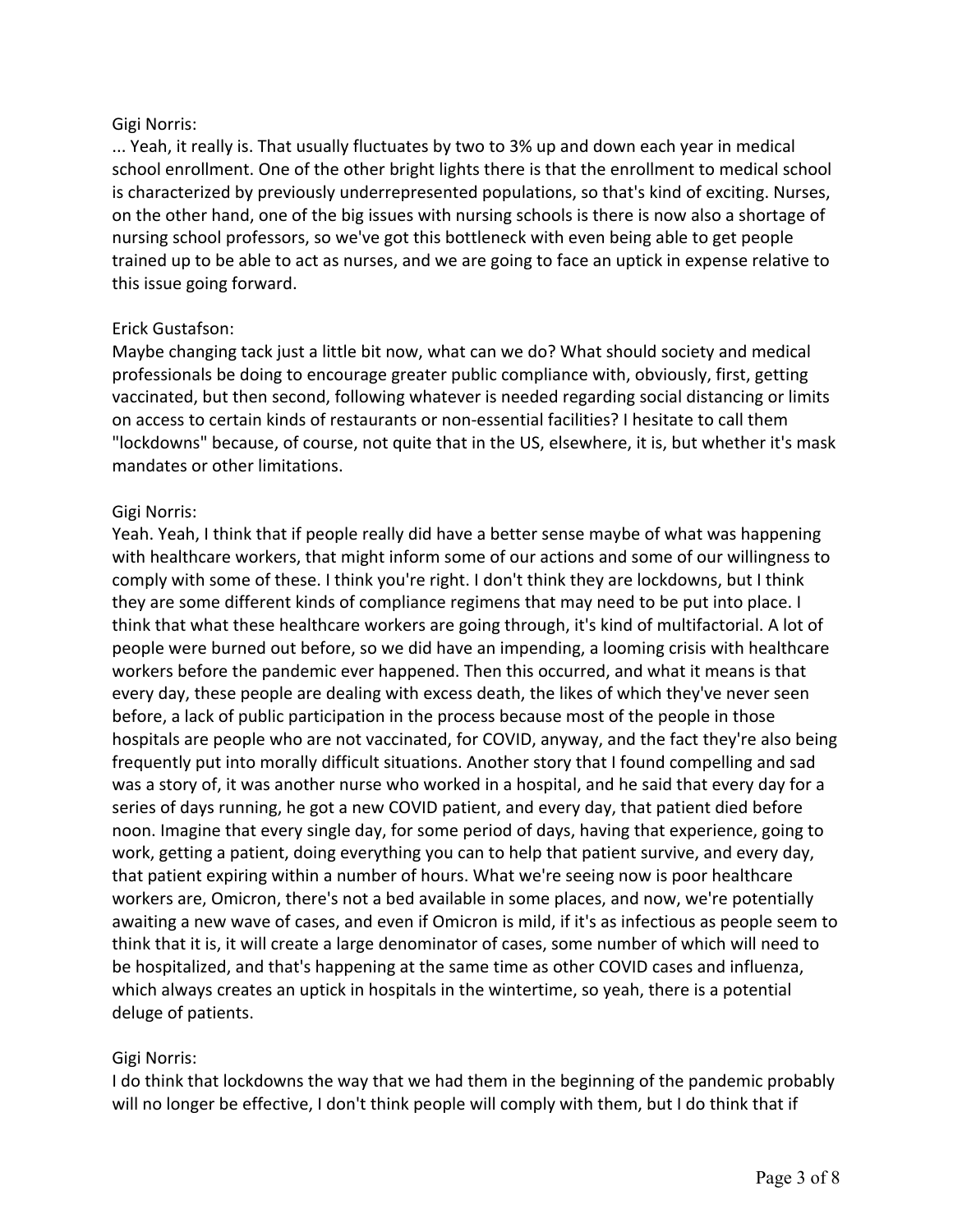people understand the importance of their actions, many of which are pretty simple, with respect to their every day congregate activities, going into settings, where they can become infected and infect others and potentially create some hospitalizations, even if those hospitalizations are not among anyone that they know, this thing travels. I think just that awareness may be something that is useful informing people's actions.

## Erick Gustafson:

In encouraging individuals to follow proper etiquette, get vaccinated, we're seeing, obviously, individuals that choose not to, and many instances, unfortunately, the clash occurs at a point where medical professionals are involved. How are hospitals, whether it's nursing staff, or doctors, or even just the executives that are managing the hospitals, dealing with that as that new aspect of their job, which is effectively some physical violence, enforcement-facility-type structure? What are you see seeing in hospitals? How are they managing that risk?

### Gigi Norris:

Well, workplace violence in healthcare is definitely a big theme now, much bigger than... It was a big theme before, but this has really exploded a bit. The majority of physicians and nurses say that they have experienced some kind of workplace violence at some point during their careers. Some of that has to do with factors like substance abuse and the intense emotions that patients may have when they're being treated. People are not at their best in the healthcare environment a lot of the times. Then, of course, now we have got a situation where, yes, we've got a divide around how people feel about some of these interventions, and we also have lower staffing levels. Some violence is thought right now to being committed as a way of getting a healthcare worker's attention, right? If there's nobody there, people are getting frustrated and they're becoming violent with respect to the fact that they can't get anybody's attention because the staffing levels are so low. With respect to pandemic-related violence being targeted against healthcare workers, we're seeing that as well. Some of the things that, I mean, certainly, there's security in hospitals and that has been increased, but there are also simpler and maybe a bit sadder interventions where, for example, healthcare workers are being told not to wear their scrubs outside of the workplace, so make sure that you are not identifiable as a healthcare worker when you are going from work to home, for example, and stopping at the gas station because people are vulnerable to other people's opinions and potentially violent acts as a means of expressing those opinions.

## Erick Gustafson:

I mean, that strikes me as ludicrous, in all candor, but unfortunately necessary. I think if I was to see someone in scrubs, I might react as a means of saying "Thank you," or, "I hope you're keeping well," rather than that alternative.

## Gigi Norris:

Certainly, at the beginning of the pandemic, there was all this outpouring of gratitude for healthcare workers. As it wore on, they have become targets, in some ways, which is incredibly difficult because, of course, that's happening as they're sustaining these new waves. All of us are like, "Oh, my goodness. Omicron? How can we have another thing like this happen at a time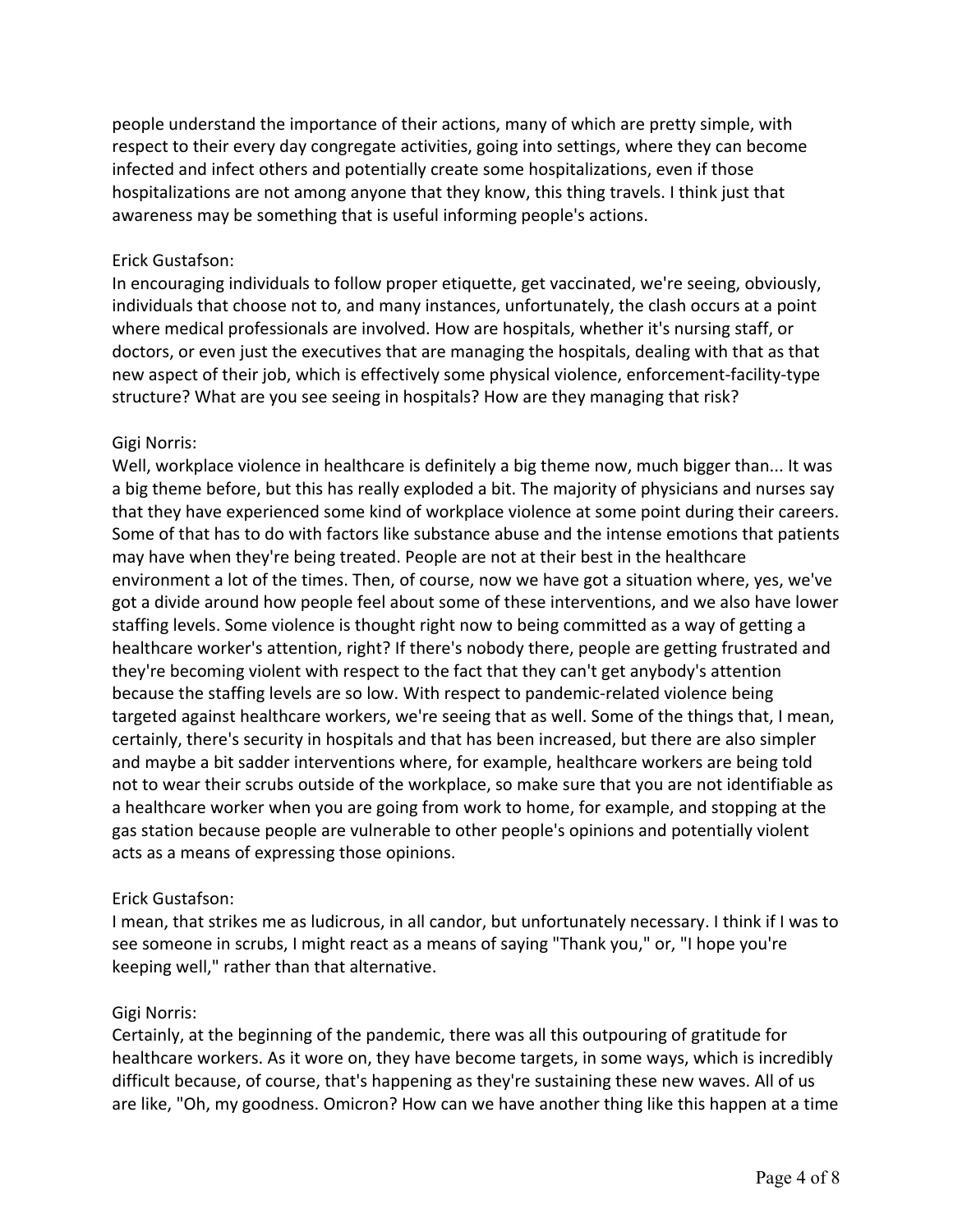like this, during the holidays, even worse than another time?" Healthcare workers have that in spades. They keep thinking that we're nearing the end and then they get something new to deal with.

# Erick Gustafson:

How should society properly acknowledge the efforts of these medical professionals who have carried us through, no different than soldiers at a time of war, or first responders during a natural catastrophe, in some ways harder than all of those things because of a lack of uncertainty and seeming un-end to the crisis?

## Gigi Norris:

Yeah. Well, I think probably the first and most important thing is just honoring those people by showing them the respect of being vaccinated and wearing masks and following protocols, right? If we want to make their jobs easier, that's what we need to do, so that's the fundamental.

Erick Gustafson: Yeah. Mask up, pal. Get the shot, yeah.

### Gigi Norris:

Yeah. I'm sure that people are also happy to be compensated well and be respected and work in cultures that are respectful and have patients who are just culturally respectful to them or respectful in a more human way as well. I think some of this is simple. I mean, it's a little bit of the golden rule, right? We want to treat them in a way that we want to be treated. People, obviously, aren't thrilled to have their families health compromised by doing their job, so I think that that's one of the simple answers.

Erick Gustafson: Yeah.

## Gigi Norris:

All of the CEOs of all the hospitals in Minnesota got together and they took out an ad in all of the local news outlets, which was a plea to the public to please wear masks and get vaccinated because they had no ICU beds left in the state of Minnesota. In it, the healthcare workers themselves are actually making that plea. They say that "We're tired. We're burned out. We can't do this for long and we have no place to take care of you if you happen to come in because you have a car accident or a heart attack or any other kind of an emergency health condition," so that is also a pretty powerful statement, I think, given that a whole state got together to deliver that message.

## Erick Gustafson:

Gigi, you've got an impressive 25 years of experience in this field, a doctorate in public health. Tell us a little bit about how you came to Marsh and what led you to this area and drove your passion.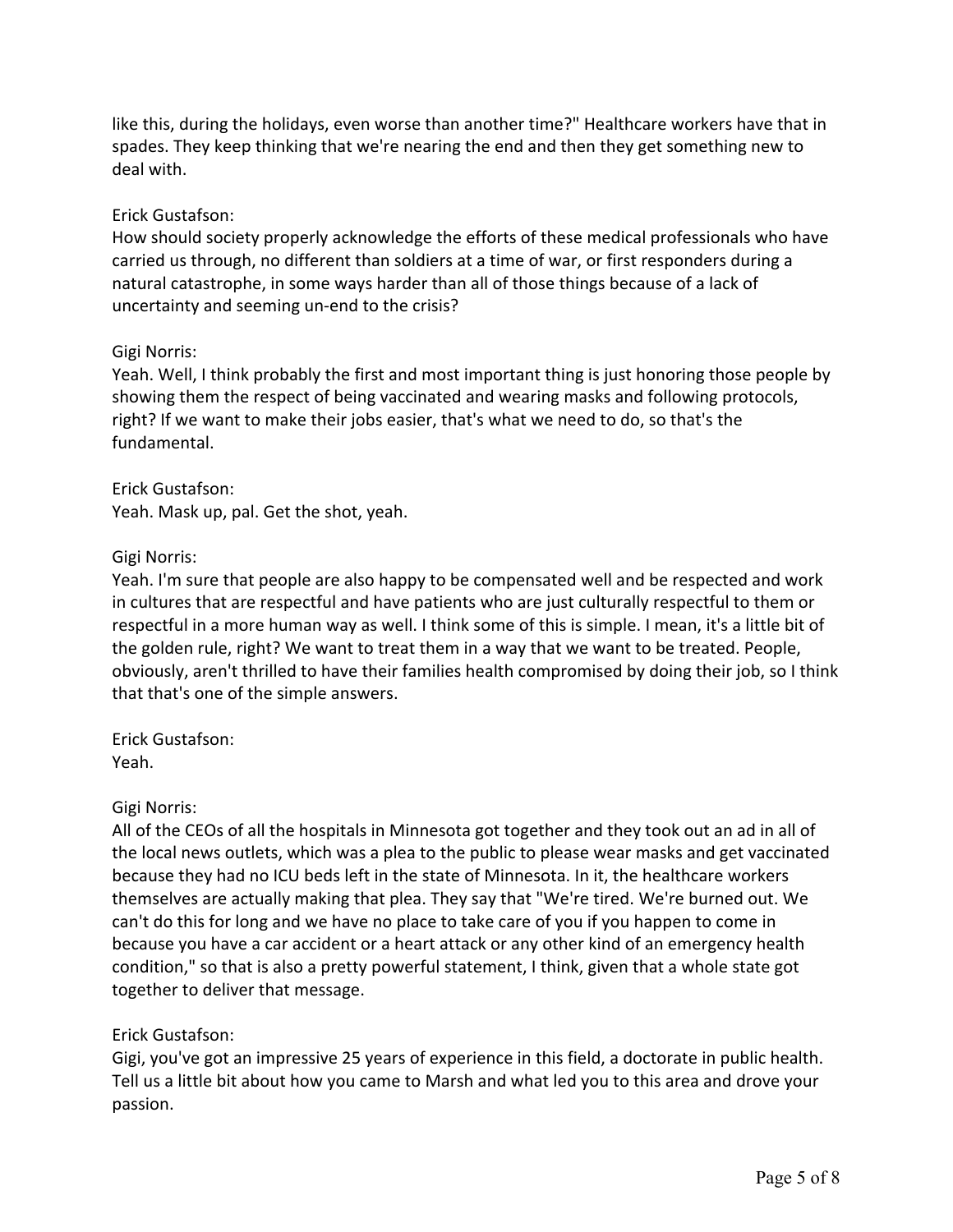Yeah, so I've always been involved in public health in one way or another, even though I've worked as a broker for many years. I've always been involved in... Honestly, I initiated a global pandemic task force, I think, in the year 2000, because pandemic has always been a major risk issue in my mind. There was no question it was going to happen, it was just when. At the time, we weren't even thinking about what because we always assumed it would be an influenza pandemic because they happen about three times a century, historically, so I think the thing that has thrown everybody for a loop with this particular pandemic is it's not flu, which, of course, doesn't mean another flu pandemic couldn't happen at any time, so I see it as, obviously, a major risk area, something that we need to be thinking about and planning for all the time, mostly with relationship to business interruption in all areas of the economy, just as we saw during this pandemic, so I've always been very connected to these kinds of issues and helping think about how different types of businesses, including healthcare organizations, can plan.

# Erick Gustafson:

As I think about this issue, I always look for historical examples in most everything, like, "The world's gone through something like this in the past," but I don't know that that is applicable here. Certainly, the world has been through pandemics, but not that, in my understanding, have been as well recorded and attended as this one. How do medical workforces even contend with this?

## Gigi Norris:

Yeah. I think that that's so interesting, because, of course, we had 1918, right, which was a horrific flu pandemic, but we didn't really have science, right, in 1918. We didn't have a lot of evidence. We couldn't even really count what was happening to people in a very accurate way, so I think now that we have a lot of information, but still not enough information, I mean, you think about how this unfolded, and really, with a novel virus, what that means is you know nothing about it when it begins. We're a public who, at least a lot of us, we're really are waiting for the facts to come out so we can know how to respond and we didn't have a clear set of facts to start with and it was a really a learning process, so I think that was a big difference. From a healthcare provision standpoint, what that meant is there was no standard of care for healthcare workers to follow. As this began to unfold, no one knew what right way to treat a COVID patient was, so that was very, very trying in and of itself, and of course that evolved over time, and unfortunately, I think the situation we're in today is we've got all these tools to prevent people from ever being hospitalized and they're not being used to the extent that they can be.

## Erick Gustafson:

Oh, well, I was just going to ask, I mean, are there technology-oriented solutions, or perhaps even public-policy-oriented solutions that could ameliorate the problem to a degree?

Gigi Norris: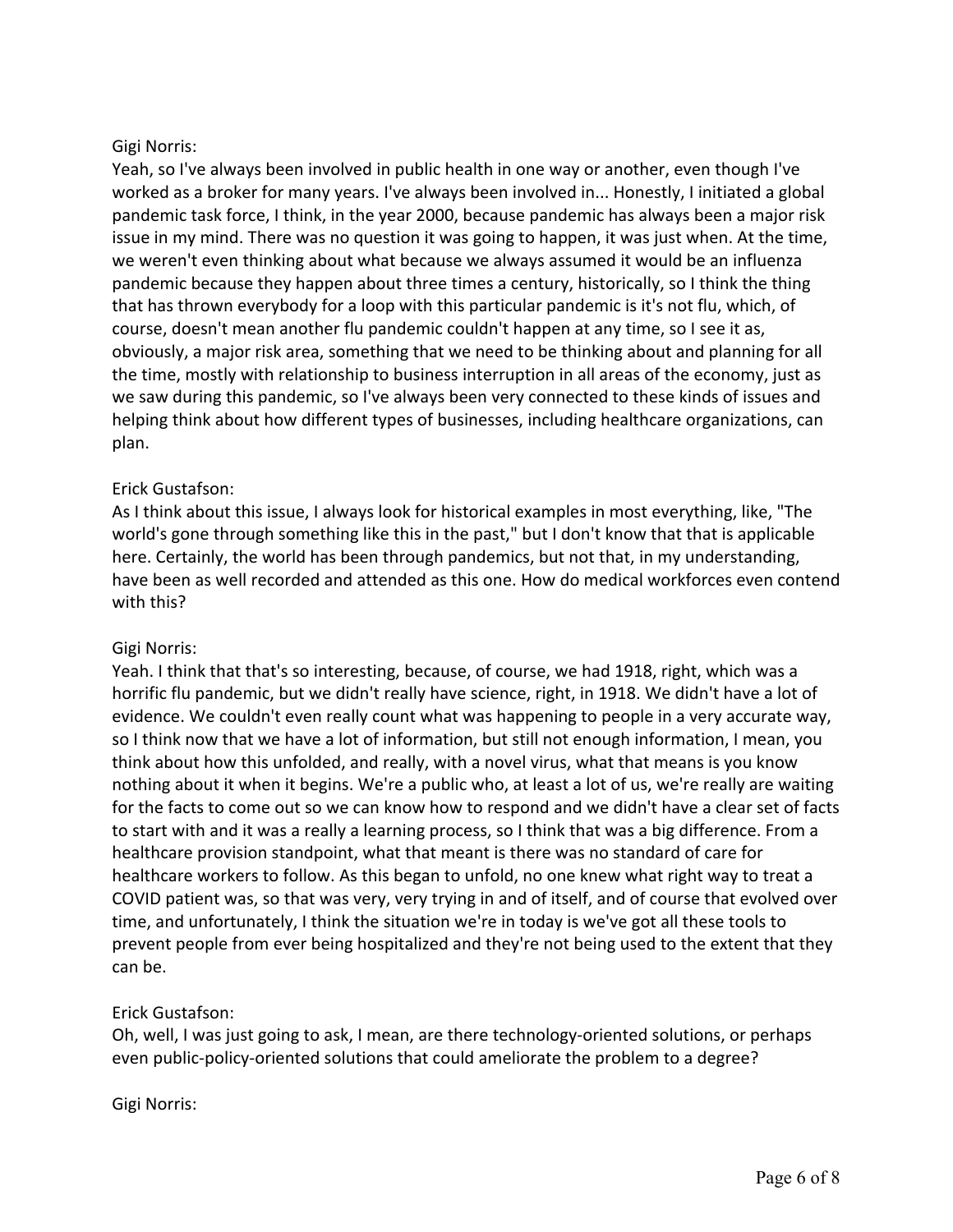Yeah, certainly, from a public policy standpoint, certainly, making sure that people have incentives to get trained and making sure that there are sufficient and professors to do that training is a big deal. I think really elevating the status of nurses in society is actually something that nurses and other healthcare workers, I think, that is something that we've got to somehow make it attractive for people to go into this profession, both in terms of compensation and in terms of identity. Technology is a double-edged sword, so a lot of physicians, for example, like 50% of physicians say the primary cause of their own burnout is technology, and it's because of the administrative requirements associated with complying with the medical records, so it can be a curse, but it can also be an extender. We're definitely seeing a lot of development in the area of things like artificial intelligence that can assist with various functions. We've seen a lot of telehealth. That, of course, also can be an extender and can shorten the amount of time for both patient and provider, so that can be a useful intervention in some cases, so there's a lot of different technology emerging. We live in the United States, so any technology that emerges also, it's going to take a while to get that appropriately vetted and regulated and allowable in the case of things like artificial intelligence, for example.

# Erick Gustafson:

It strikes me as if doctors and nurses are stretched and one of the things that's causing them great stress is paperwork. There needs to be a technological solution in the offing for that in the short order, notwithstanding the need for privacy and accuracy and all the things that we want in our medical record-keeping, but it seems as though public policy could help to ease the transition to a more digital or AI-oriented solution in that area, perhaps with some benefits, too, about accuracy and maybe even legibility.

## Gigi Norris:

I think that's absolutely right. I mean, I do think that there's a lot of hope for AI in a lot of different areas of healthcare to really reduce the number of tasks that are currently performed by healthcare workers and a lot of those more repetitive tasks that don't really require the professional education and the health sciences education that we need our healthcare workers to have. What physicians say is, and I'm sure this the same is true for other healthcare workers, as we were talking about before, they get into this profession because they want to be working with patients, they want to be directly interacting with patients, so every minute that you take away of that part of the job decreases job satisfaction, to some extent.

## Erick Gustafson:

Yeah. Is it possible? This is a weighty topic, so I'm reticent to get into this. What does Marsh do? I feel like we haven't really touched on that.

#### Gigi Norris:

Right. In terms of what Marsh does, our colleagues at Mercer, they do a lot of workforce planning, so not only can they do a lot of measurement around, they get down to the metropolitan statistical area around the potential supply of healthcare workers in a given geography so they can look at the external labor market and help you figure out how to recruit from it and whether you can recruit locally or you need to recruit from a different part of the